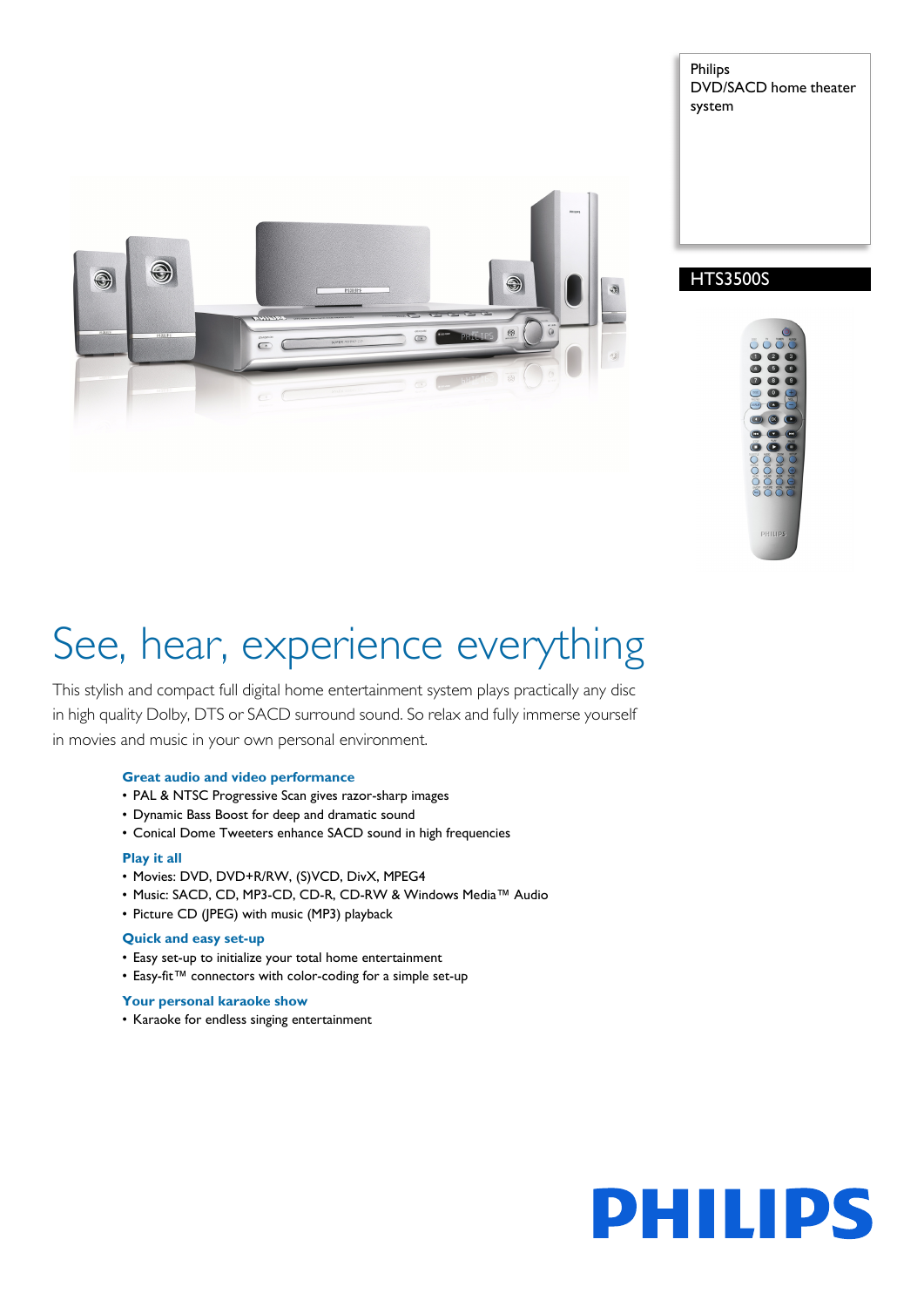# **Highlights**

## **PAL & NTSC Progressive Scan**

Progressive Scan doubles the vertical resolution of the image resulting in a noticeably sharper picture. Instead of sending fields with the odd lines to the screen first, followed by the fields with the even lines, both fields are written at one time. A flicker-free high resolution image is created giving you the best viewing experience.

## **Conical Dome Tweeters**

Conical Dome Tweeters enhance SACD sound at the highest frequencies by capturing every nuance and inflection of sound by using an extremely light and stiff membrane created of LEXAR, which allows the tweeters to deliver a higher range of audio frequency. The special cone shape of the reflector dish ensures a wider sound distribution of the higher

frequencies. This results in stunningly clear and crisp highs and an overall more balanced sound perception.

## **Multi-format Movies-DivX, MP4**

Multi-format playability allows you to play most disc formats for maximum compatibility and viewing pleasure.

## **Music:SACDWindows Media™ Audio**

Multi-format playability allows you to play most disc formats for maximum disc compatibility and listening pleasure.

# **Picture CD with MP3 Playback**

Picture CD is a CD-R or CD-RW disc on which you can store your MP3 and digital pictures. When inserting a Picture CD in the DVD player, a screen menu will pop up, showing your JPEG's and/or MP3 files on the disc. Just select the music and pictures files you wish to enjoy and press play or OK. You can watch your pictures on TV with your music playing simultaneously.

## **Karaoke**

The Karaoke feature on your DVD player provides endless entertainment and maximum audio and singing enjoyment.You can enhance your performance by adding an 'echo' effect to your voice. The key controls allows you to choose the optimal key for your personal vocal range.